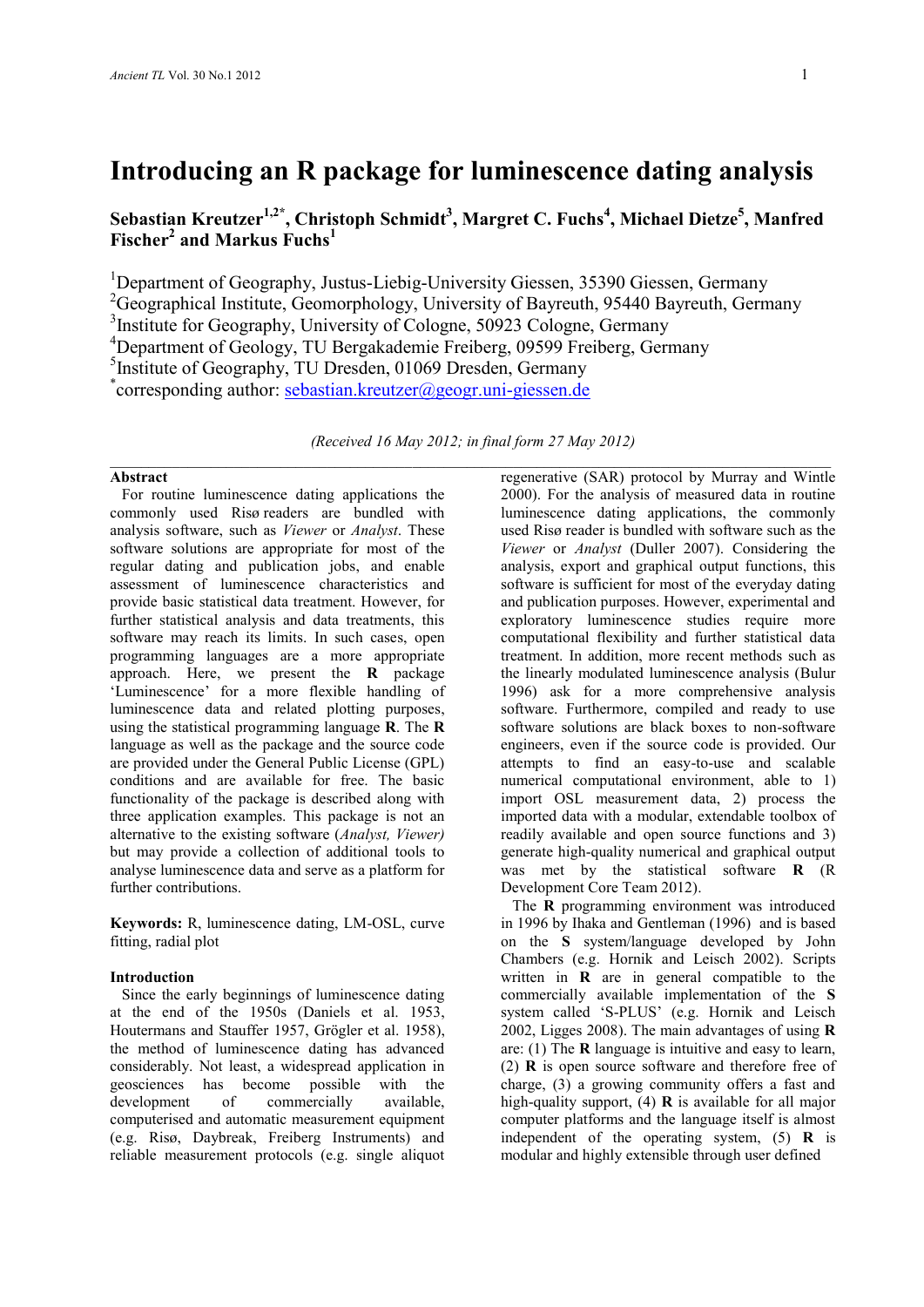**Name Description**<br>Analyse SAR. OSLdata() **Analyse SA** Analyse\_SAR.OSLdata() Analyse SAR CW-OSL measurements<br>Calc FadingCorr() Applying a fading correction according Applying a fading correction according to Huntley and Lamothe (2001) for a given age and a given g-value Calc\_FuchsLang2001() Calculate  $D_e$  applying the method of Fuchs and Lang (2001) Calc\_OSLLxTxRatio()<br>CW2pLM() Calculate  $L_x/T_x$  ratio for a given set of OSL curves Transform a CW-OSL curve into a pseudo-LM (pLM) curve (e.g. Bulur, 2000) fit\_LMCurve() Non-linear Least Squares (NLS) fit for LM-OSL curves plot\_BINfileData() Plot single luminescence curves from a BIN-file object (readBIN2R()) plot\_DeDistribution() Plot  $D_e$  distribution with a kernel density estimate (KDE)<br>plot GrowthCurve() Fit and plot a growth curve for luminescence data plot\_GrowthCurve() Fit and plot a growth curve for luminescence data<br>plot Histogram() Plot a histogram with a separate error plot plot\_Histogram() Plot a histogram with a separate error plot<br>plot RadialPlot() Plot a Galbraith's radial plot Plot a Galbraith's radial plot readBIN2R() Import Risø BIN-file into **R**  Second2Gray() Converting values from seconds (s) to Gray (Gy)

*Table 1: Functions in the R package 'Luminescence' (vers. 0.1.7)*

packages. Especially the latter advantage points to the great potential in terms of experimental and increasingly wide application of luminescence investigations and is therefore the motivation for our contribution. Additionally, (6) already existing statistical tools of data analysis (e.g. the minimum age model of Galbraith et al. 1999) can directly be applied or implemented using the same software: **R**.

 In general, **R** can be described as software for statistical computing by default without a graphical user interface but with a command line or terminal. It provides a powerful tool, once the **R** language has been assimilated. Our first **R** scripts were written to produce plots from \*.csv (comma separated values) files, e.g. probability density plots, or to calculate statistical parameters from extensive data sets. However, when sharing the scripts with a growing community, the consequence is to encapsulate the **R** code into functions and bundle them within a separate **R** package. A package can be installed and loaded into the **R** environment. The provided functions work as small applications within the **R** environment while the source code of the scripts is always available and the calculations are therefore transparent for the user. Along with the **R** code itself, a documentation file for every function is available as well as additional example data, which have been thoroughly tested in advance.

 Here we present the **R** package 'Luminescence' in its latest version (0.1.7) including a set of functions for data import, analysis of luminescence properties, statistical data processing and result plotting, e.g. *D<sup>e</sup>* distributions, growth curves or calculate  $L_x/T_x$  values for a given set of curves (Table 1). The basic features are presented using three examples of typical

applications: (1) Importing BIN-files, (2) plotting *D<sup>e</sup>* distributions, (3) fitting LM-OSL curves. Along with these functions, example data sets are delivered. Nevertheless, this paper is not an introduction to the **R** language nor is it possible to present all functions bundled within the package in detail. We tried to keep all examples as simple as possible. The given **R** code is intended to: (1) provide a short insight into how **R** and the package work (for readers who are not familiar with the **R** language) and (2) allow **R** users to roughly assess the basic functionality of the package.

### **Examples**

 To provide an overview of the basic functionality we focus on three application examples. For further functions the reader is referred to the manual of the package. The chosen examples are given as **R** code with the corresponding (reduced) terminal output. Code, terminal output and **R**-relating functions are indicated by monospaced letters. All examples were produced using the freely available integrated development environment (IDE) *RStudioTM Desktop*  (http://rstudio.org) but the reader may also use other **R** IDEs or the **R** terminal.

#### *Example 1: Importing \*.bin files*

 A crucial question for data analysis usually is how to import the measured data to the preferred software. Substantial time is often spent before starting the data analysis undertaking data transformation and format conversion. The measurement results of the Risø readers are stored in a binary file format (\*.bin, BIN-file) containing various data of the measurements. There are several ways to export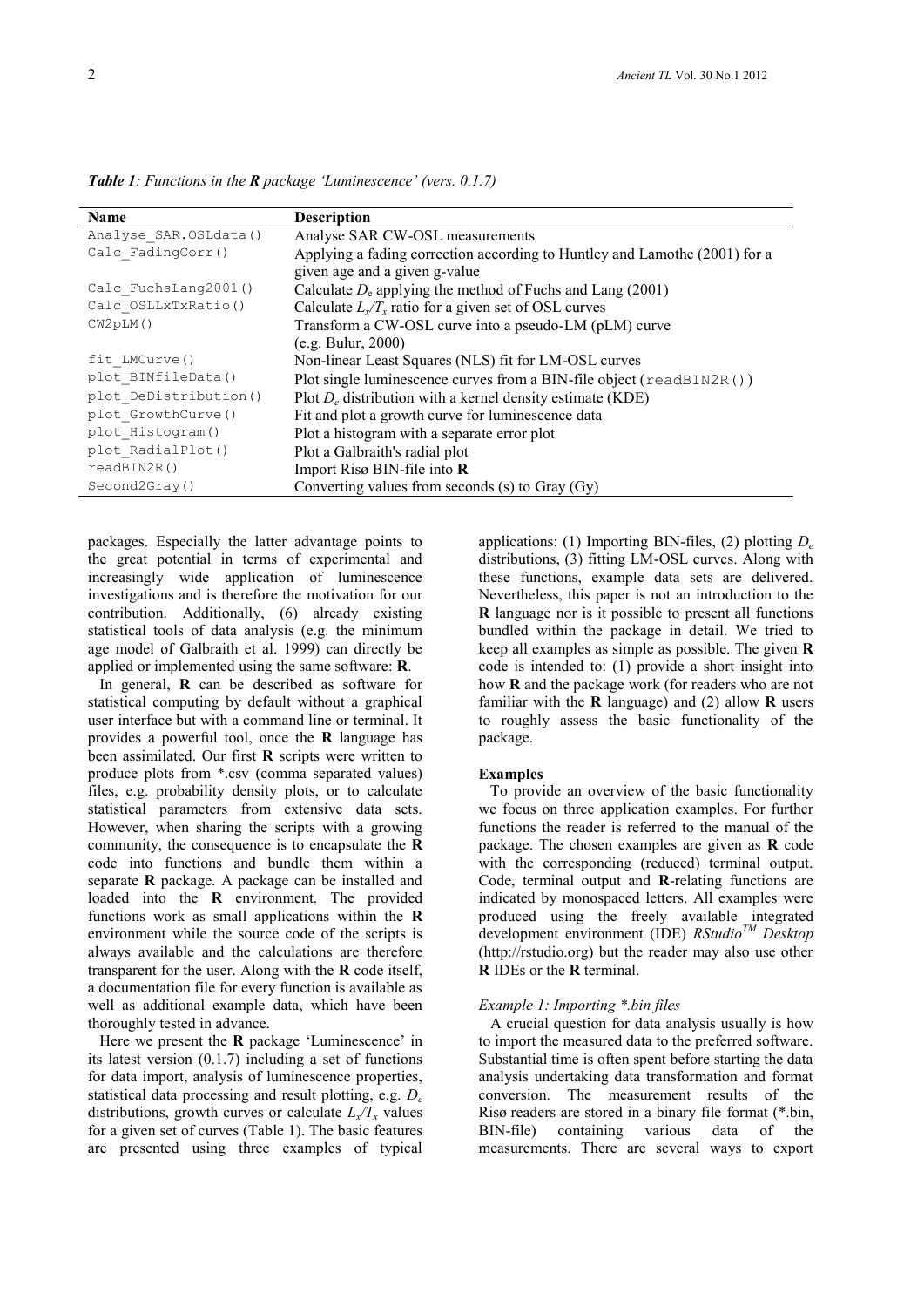binary measurement data to more general exchange formats such as the ASCII format. The *Analyst* software as well as the Risø *Viewer* offers export functionalities of the raw data into an ASCII file. An alternative is the *MS Windows*<sup>*TM*</sup> terminal program 'Bin2Ascii' written in **C** (Bailey 2008). It produces separate ASCII files for every measured curve in one run. Furthermore, there may be numerous individual software solutions, written and used by various researchers throughout the luminescence community. In general, at least one additional step is needed to import the measured data into **R** but the metadata stored in the BIN-file (e.g. read temperature, type of stimulation) may get lost for further usage. However, the format of the BIN-file is described in detail in the *Analyst* manual (Duller 2007) which allowed us to develop an **R** function that directly imports the entire BIN-file into the **R** environment to maintain all provided data. The corresponding function is called readBIN2R() and has been successfully tested for BIN-files produced by the *Sequence Editor* of version 3.x and 4.x. To import a BIN-file into the **R** environment the function requires one argument containing the path and the name of the BIN-file:

|                          | > temp<-readBIN2R("~/Desktop/test.BIN") |      |  |                         |  |  |
|--------------------------|-----------------------------------------|------|--|-------------------------|--|--|
|                          | > temp                                  |      |  |                         |  |  |
| Risoe.BINfileData Object |                                         |      |  |                         |  |  |
|                          | Version:                                | 03   |  |                         |  |  |
|                          | Object Date:                            |      |  | 270520                  |  |  |
|                          | User:                                   | X    |  |                         |  |  |
|                          | System ID:                              | 0    |  |                         |  |  |
|                          | Overall Records:                        | 1104 |  |                         |  |  |
|                          | Records Type:                           |      |  | OSL=720;TL=336;IRSL=48; |  |  |
|                          | Position Range:                         |      |  | 1:48                    |  |  |
|                          | Run Range:                              |      |  | 1:45                    |  |  |
|                          | Set Range:                              |      |  | 1:16                    |  |  |

The readBIN2R() function returns an **R** object with two slots: @METADATA and @DATA. The first one is a data.frame object containing the metadata of the measurement as shown in the *Analyst*, the second slot contains a list object containing vectors with the measured count data.

|                                  |        | $>$ temp@METADATA $[1:2,1:6]$ |     |                                             |     |  |  |  |
|----------------------------------|--------|-------------------------------|-----|---------------------------------------------|-----|--|--|--|
|                                  |        |                               |     | ID SEL VERSION LENGTH PREVIOUS NPOINTS      |     |  |  |  |
|                                  | 1 TRUE | 03                            | 672 | $^{(1)}$                                    | 100 |  |  |  |
|                                  | 2 TRUE | 03                            | 672 | 672.                                        | 100 |  |  |  |
| $>$ unlist (temp@DATA[1]) [1:10] |        |                               |     |                                             |     |  |  |  |
|                                  |        |                               |     | [1] 140 138 133 143 129 123 134 134 129 143 |     |  |  |  |

The provided metadata equals what is shown when using the 'Display Information' options in the *Analyst*. The metadata can be used to select certain curve data for further analysis. For example, to select the record IDs (which are identical to the IDs in the

slot @DATA) of all measured OSL data from the measurement, in **R** the following code is required:

```
> temp@DATA[temp@METADATA[temp@METADATA[,
+"LTYPE"]=="OSL","ID"]]
```
Note: Working with the package does not mean that the input data has to be a BIN-file. For other formats, e.g. \*.csv or \*.txt, **R** provides generic functions that can be used instead (e.g. read.csv() or read.table()).

#### *Example 2: Plotting D<sup>e</sup> distributions*

 The next example was chosen to focus on what is of most general relevance and an essential advantage of **R**, the production of high-quality plots in different file formats. Creating figures for publication or presentation might be a time consuming and sometimes frustrating process. Once the plotting functions for a desired figure design have been created in **R**, the code can be reused almost universally with only minor modifications (e.g. modifying the input arguments). In the package we bundled a few plot functions, which produce plots that are commonly used to present luminescence dating results. Here we focus on two frequently used plot alternatives: (1) empirical cumulative distribution along with kernel density estimates (KDE) and (2) the radial plot. Within the package the function to produce an empirical distribution along with the KDE is called plot DeDistribution() and the radial plot function plot RadialPlot(). Both require as input a two column data.frame containing x-y-values (e.g.  $D_e$  and  $D_e$  error). Here a fine grain quartz loess sample from Saxony/Germany (BT998, unpublished data) is used as an example data set:

```
> ExampleData.DeValues[1:3,]
         \begin{array}{cc} x & y \\ 5040 & 7.3062 \end{array}1 207.5040
2 208.3326 7.0470
3 227.1216 9.3216
```
 The plot output (Figure 1) gives the *D<sup>e</sup>* values with their corresponding *D<sup>e</sup>* error in ascending order and additionally shows the basic *D<sup>e</sup>* distribution parameters (number of *D<sup>e</sup>* , mean, standard deviation). The KDE is shown as a blue line. It is produced with:

> plot\_DeDistribution(ExampleData.DeValues)

 For plotting a radial plot (e.g. Galbraith 1988) on a log z-scale the **R** code is quite similar:

> plot RadialPlot(ExampleData.DeValues)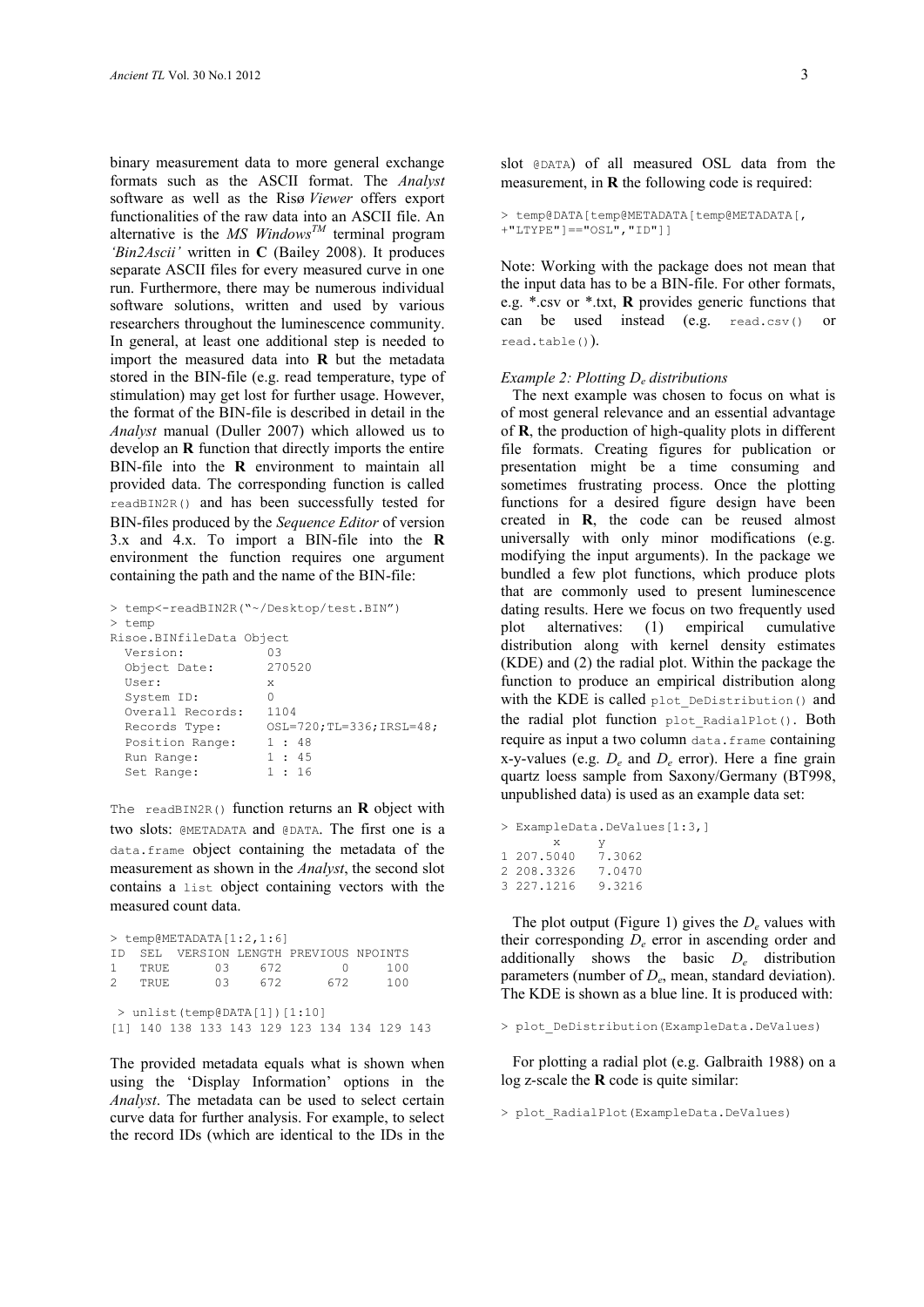

**Figure 1:** *D<sup>e</sup> distribution with kernel density plot for a fine grain quartz sample (BT998). Plot output for the function plot\_DeDistribution(), the aliquots are shown in ascending D<sup>e</sup> order. Note: the function does not check if the input values are given in e.g. Gray or seconds, or if the given values are D<sup>e</sup> values or not.* 



**Figure 2:** *D<sup>e</sup> distribution shown as a radial plot for a fine grain quartz sample (BT998) as output of the function plot\_RadialPlot(). The numeric value within the plot indicates the highest D<sup>e</sup> value.* 

 The resulting radial plot is shown in Figure 2. The function is based on an **S** script of Rex Galbraith, but has been rewritten to reduce the needed manual adjustments.

 Using generic functions of **R**, the plot can be further exported into several formats (e.g. JPEG, SVG, PDF). For the given function an export as PDF requires just a minor extension, e.g. by stating the desired file format with the arguments of output path and plot size:

"special")

+ dev.off()

 For a more general discussion of the advantages and disadvantages of the different plot types the reader is referred to Galbraith and Roberts (in press).

#### *Example 3: LM-OSL curve fitting*

 Since the introduction of optically stimulated luminescence (OSL) dating by Huntley et al. (1985), it has been reported that the continuous wave (CW) OSL signals from quartz decay non-exponentially. Bailey et al. (1997) postulated that the quartz signal consists of, at least, three distinct components (termed as fast, medium and slow) with different bleaching and dose-response characteristics. In 1996, Bulur (1996) presented an alternative read-out method by ramping the stimulation intensity over time, termed the linear modulation technique (LMT or LM-OSL). The obtained peak-shaped curve is supposed to be associated with the successive release of electrons from traps/components with increasing optical stability (i.e. decreasing detrapping probability) during measurement (e.g. Bulur 2000). As a result of the different and sometimes disadvantageous component characteristics (e.g. bleachability, thermal stability), for routine quartz sediment dating the underlying assumption is that the chosen integral of the bulk luminescence signal is dominated by an easy-to-bleach signal component and the contribution of other components can be minimised, e.g. by early background subtraction (Ballarini et al. 2007). Another approach is the isolation of the fast-component by direct measurement (Bailey 2010) or decomposition of the signal by mathematical curve fitting (CW- or LM-OSL curve fitting).

 Besides the discussion of the difficulties resulting from the mathematical fitting itself (e.g. Istratov and Vyvenko 1999, Bailey 2010, Bailey et al. 2011), the limitation of this method for routine applications seems to be more of a practical nature. The decomposition of a single LM-OSL curve usually involves a multistep process using different

<sup>&</sup>gt; pdf("~/Desktop/Figure1.pdf", paper=

<sup>+</sup> plot DeDistribution(ExampleData.DeValues,

<sup>+</sup> xlab="s")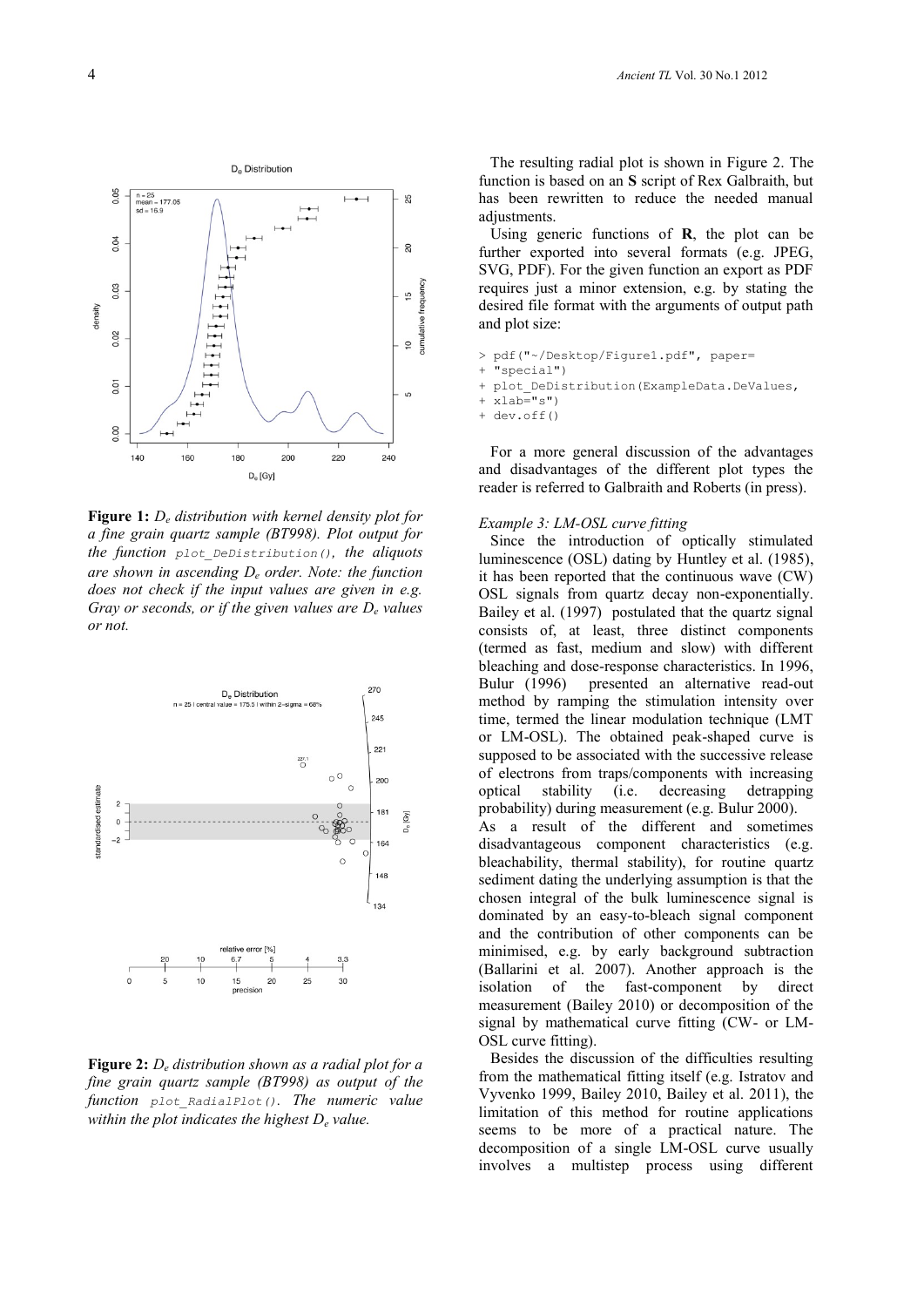programs. Therefore, attempting to fit multiple curves is a time consuming process. During the last years a few attempts were presented based on proprietary or self-written software (e.g. Singarayer 2002, Choi et al. 2006, Bailey 2008) to fit LM-OSL curves or CW-OSL curves (e.g. Rowan et al. 2012). To offer an alternative, and to fit a batch of curves automatically, we decided to implement a fitting routine, making the fitting process much more flexible in the way the background is subtracted or the plot output is produced. This approach is transparent and applicable for extensive data sets and further analysis. To avoid any confusion: We did not develop a new mathematical fitting algorithm, but rather used the implemented functions of **R** to write a new function (fit\_LMData()) that covers the needs in the context of OSL dating of quartz with references to the cited literature. Therefore, we employed the internal non-linear least-square fitting function nls() with the *port* algorithm  $(\frac{http://www.netlib.org/port/}{http://www.netlib.org/port/}{and the 1<sup>st</sup> order kinetic})$ function given by Kitis and Pagonis (2008). More information is provided on the help pages of the package. As input file, at least one data.frame containing LM-curve data (measured data) with two columns (time, counts) is required:

|                | > values.curve |             |  |  |  |
|----------------|----------------|-------------|--|--|--|
|                |                | time counts |  |  |  |
| 1              | 1.             | 48          |  |  |  |
| $\mathcal{D}$  | $\mathfrak{D}$ | 19          |  |  |  |
| $\overline{3}$ | 3              | 2.3         |  |  |  |
|                |                |             |  |  |  |
|                |                |             |  |  |  |
|                | 4000 4000 530  |             |  |  |  |

 The values from an LM-OSL measurement of a coarse grain  $(90 - 250 \mu m)$  quartz sample from Norway (BT900, Fuchs et al. in press) are shown. To run a fit to the data.frame (values.curve) trying a 3-component function on a log-time scale (x-axis) the code in **R** is:

```
> fit LMCurve(values=values.curve, n.
+ components=3,log_scale="x")
```
 The resulting plot for sample BT900 is shown in Figure 3. If an additional curve for the measured background  $(2<sup>nd</sup> LM-curve)$  is provided as a two column data.frame, here termed as values.curveBG, the background is fitted using a polynomial function and subtracted automatically from the first curve. The result is shown in Figure 4, and the corresponding call in **R** is:

>fit LMCurve(values=values.curve, values.bg= + values.curveBG,+n.components=3,





**Figure 3:** *LM-OSL curve from a coarse grain quartz sample (BT900) fitted with a 3-component function plotted using the function plot\_LMCurve() without background subtraction. The lower plot shows the contribution of each component to the light sum.* 



*Figure 4: LM-OSL curve from a coarse grain quartz sample (BT900) fitted with a 3-component function using the function plot\_LMCurve() including background subtraction. The lower plot shows the contribution of each component to the light sum. The fitted background signal (separate curve) is shown in the inset.*

 Along with the optional plot and terminal output (not shown) a nls() object is returned. This **R** object contains all data from the fit (e.g. parameters,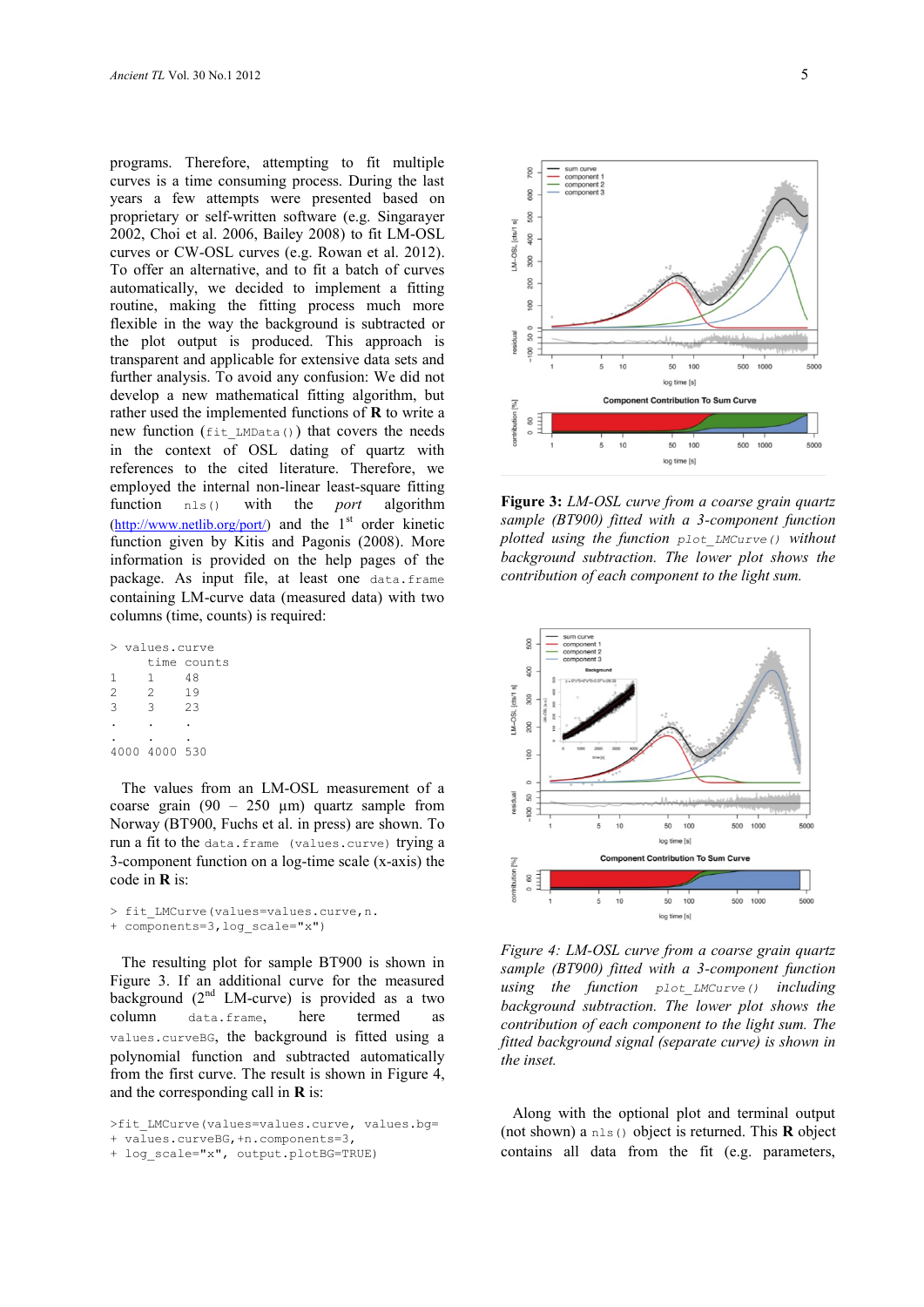residuals) and can be used for further analysis using generic functions of **R**, e.g. calculating confidence intervals for the fitted parameters  $(\text{confint}()$ ). The start parameters for the fitting are estimated automatically, but also manual start parameters will be accepted. With this, for instance, the function can be used in a loop to test different sets of start parameters and compare them with the obtained quality of the fit (i.e. pseudo- $R^2$ ) or to fit many curves in one run. An example for a fitting loop over all LM-curves of a measurement is given in the supplementary data.

 To compare the results with other software solutions (obtained  $b_i$  and  $n_i$  values for a given number of components), we conducted a survey comparing the results from this **R** package with results returned by the software from Diana Bailey (FitBin9, Bailey 2008) and Grzegorz Adamiec (Hybfit, principle described in Bluszcz and Adamiec 2006). Three different samples (Supplementary Table 1) were used for this study: (a) a sample from a beach deposit in Norway (BT900, Fuchs et al. in press, (b) a Mol-sand sample from Belgium (MOL1, Gullentops and Vandenberghe 1995) and (c) an archaeological artefact (chalcedony) from Romania (Rom16, Schmidt et al., in prep.). The LM-OSL curves of the samples were fitted with and without background subtraction using the automatic start parameter recognition option of the software for a given number of components. For the investigated LM-OSL curves without background subtraction we observed that the shapes of the curves were indistinguishable. The use of the software's background subtraction option results in differences in the fitting parameters, probably due to the way of background subtraction (Supplementary Table 2). However, if no background subtraction is applied, the output of the software visually appears to be very similar. A typical LM fit for sample BT900 is shown in Figure 5. Detailed results of the comparison are given in the supplementary.

#### **Discussion**

 This paper briefly describes an **R** package for luminescence dating and reports the advantages compared to existing software. The **R** programming language, although intuitive to users having basic knowledge in numerical programming languages (e.g.  $MATLAB^{TM}$  or Mathematica<sup>TM</sup>), is not as user friendly as the *Analyst,* the *Risø Viewer, MS ExcelTM* or *SigmaPlotTM* . However such a comparison would be misleading. **R** allows the creation of complex and transparent data analysis routines for experimental protocols that are not available in existing software. The presented package is not standalone software and is not intended to be such. The presented package provides a collection of functions, serving as a



**Figure 5:** *LM-OSL fitting using a 3-component function for the quartz sample BT900 on a log scale. The sum curves show that all programs produce similar fits and therefore the three curves are indistinguishable.*

flexible, modular and easy to extend toolbox for the purpose of luminescence dating with special focus on the analysis of non-standardised measurements. The comparison of the fitting programs (**R**, FitBin9 and Hybfit) showed that by default **R** is bundled with powerful libraries and functions like the used  $nls()$ function producing reliable fitting results. Nevertheless, this is no out-of the box tool and has to be adjusted for the purpose of luminescence dating. In contrast, using the *Analyst* software is a straightforward process for routine luminescence data analysis and therefore every day in use in our laboratories.

 In summary, our contribution is intended to point to the possibilities provided by **R**, the existence of the 'Luminescence' package and to invite other **R** users to contribute and further improve the package. Not least our work may encourage others to start working with **R**.

#### **Conclusions**

 An **R** package ('Luminescence') for luminescence dating data analysis has been presented and the basic features were shown by three examples. The **R**  package is provided under the General Public Licence  $(GPL)^1$  conditions and is available for free. The package in its latest version including the manual is distributed over the Comprehensive **R** Archive Network  $(CRAN)^2$ .

 The reader may also have noticed that in the luminescence dating community several **R**/**S** scripts

1

<sup>1</sup> http://www.gnu.org/licenses/gpl-3.0.html

<sup>&</sup>lt;sup>2</sup> http://cran.r-

project.org/web/packages/Luminescence/index.html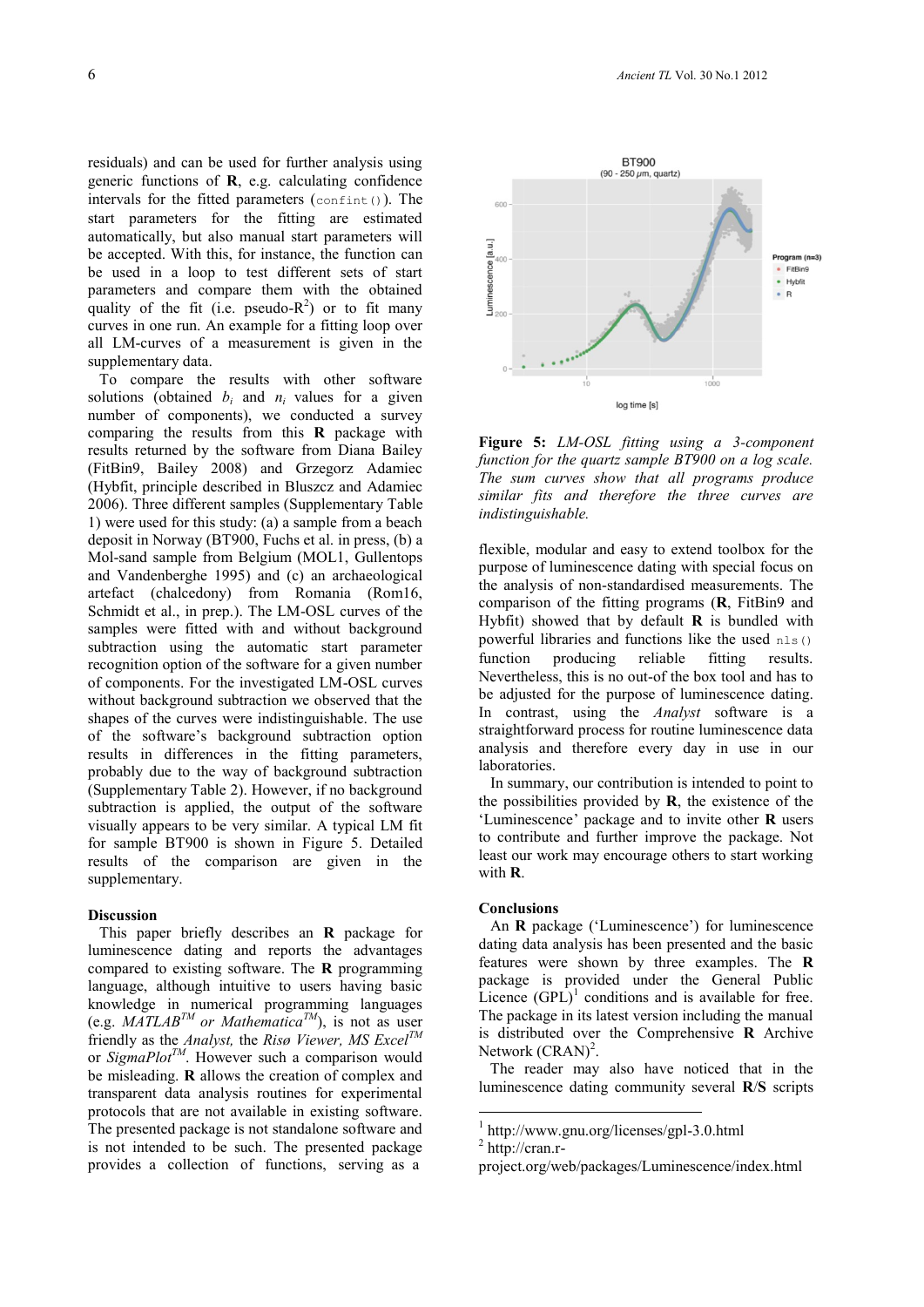(e.g. from Rex Galbraith or Lee Arnold) are circulating. These scripts are not (yet) part of the presented **R** package. Furthermore, herewith we invite everyone to contribute to the package.

#### **Acknowledgments**

We are thankful to Rex Galbraith for his permission to publish the radial plot function under GPL and his useful comments on the rewritten plot function. Grzegorz Adamiec is thanked for helpful discussions on the fitting procedure using the program Hybfit. We are furthermore thankful to Diana Bailey for providing the fitting program FitBin9 for the comparison of the programs. The work of the corresponding author was gratefully founded by the DFG (FU 417/7-2).

## **Supplementary Information**

Supplementary Information for this article can be found at<www.aber.ac.uk/ancient-tl>

#### **References**

- Bailey, D.J.E. (2008). Development of LM OSL analysis techniques for applications to optical dating. Unpublished DPhil thesis, University of Oxford.
- Bailey, R.M. (2010). Direct measurement of the fast component of quartz optically stimulated luminescence and implications for the accuracy of optical dating. *Quaternary Geochronology*, **5**, 559–568.
- Bailey, R.M., Smith, B.W., Rhodes, E.J. (1997). Partial bleaching and the decay form characteristics of quartz OSL. *Radiation Measurements*, **27**, 123–136.
- Bailey, R.M., Yukihara, E.G., McKeever, S.W.S. (2011). Separation of quartz optically stimulated luminescence components using green (525 nm) stimulation. *Radiation Measurements*, **46**, 643– 648.
- Ballarini, M., Wallinga, J., Wintle, A.G., Bos, A.J.J. (2007). A modified SAR protocol for optical dating of individual grains from young quartz samples. *Radiation Measurements*, **42**, 360–369.
- Bluszcz, A., Adamiec, G. (2006). Application of differential evolution to fitting OSL decay curves. *Radiation Measurements*, **41**, 886–891.
- Bulur, E. (1996). An alternative technique for optically stimulated luminescence (OSL) experiment. *Radiation Measurements*, **26 (5)**, 701–709.
- Bulur, E. (2000). A simple transformation for converting CW-OSL curves to LM-OSL curves. *Radiation Measurements*, **32**, 141–145.
- Choi, J.H., Duller, G.A.T., Wintle, A.G. (2006). Analysis of quartz LM-OSL curves. *Ancient TL*, **24**, 9–20.
- Daniels, F., Boyd, C.A., Saunders, D.F. (1953). Thermoluminescence as a Research Tool. *Science*, **117 (3040)**, 343–349.
- Duller, G.A.T. (2007). Analyst. Manual, 1–45.
- Fuchs, M., Kreutzer, S., Fischer, M., Sauer, D., Sørensen, R. (in press). OSL and IRSL dating of raised beach sand deposits along the southeastern coast of Norway. *Quaternary Geochronology*, doi:10.1016/j.quageo. 2011.11.009.
- Fuchs, M., Lang, A. (2001). OSL dating of coarsegrain fluvial quartz using single-aliquot protocols on sediments from NE Peloponnese, Greece, *Quaternary Science Reviews*, **20**, 783– 787.
- Galbraith, R.F. (1988). Graphical display of estimates having differing standard errors. *Technometrics*, **30**, 271–281.
- Galbraith, R. F., Roberts, R. G., Laslett, G. M., Yoshida, H., Olley, J. M. (1999). Optical dating of single and multiple grains of Quartz from Jinmium Rock Shelter, Northern Australia: Part I, Experimental design and statistical models, *Archaeometry*, **41**, 339–364.
- Galbraith, R. F., Roberts, R. G. (in press). Statistical aspects of equivalent dose and error calculation and display in OSL dating: An overview and some recommendations, *Quaternary Geochronology* doi:10.1016/j.quageo.2012 .04.020.
- Grögler, N., Houtermans, F.G., Stauffer, H. (1958). Radiation damage as a research tool for geology and prehistory. 5° Rassegna Internazionale Elettronica E Nucleare, Supplemento Agli Atti Del Congresso Scientifico, **1**, 5–15.
- Gullentops, F., Vandenberghe, N. (1995). Toelichtingen Bij De Geologische Kaart Van Belgie Vlaams Gewest: Kaartblad 17 Mol. 1–66.
- Hornik, K., Leisch, F. (2002). Vienna and R: Love, marriage and the future. *Festschrift - 50 Jahre Österreichische Statistische Gesellschaft*, 61–20.
- Houtermans, F.G., Stauffer, H. (1957). Thermolumineszenz als mittel zur Untersuchunug der Temperatur - und Strahlungsgeschichte von Mineralien und Gesteinen. *Helvetica Physica Acta*, **30**, 274–277.
- Huntley, D.J., Godfrey-Smith, D.I., Thewalt, M.L.W. (1985). Optical dating of sediments. *Nature*, **313**, 105–107.
- Huntley, D.J., Lamothe, M. (2001). Ubiquity of anomalous fading in K-feldspars and the measurement and correction for it in optical dating. *Canadian Journal of Earth Sciences*, **38**, 1093–1106.
- Ihaka, R., Gentleman, R. (1996). R: A Language for Data Analysis and Graphics. *J. Computational and Graphical Statistics*, **5**, 299–314.